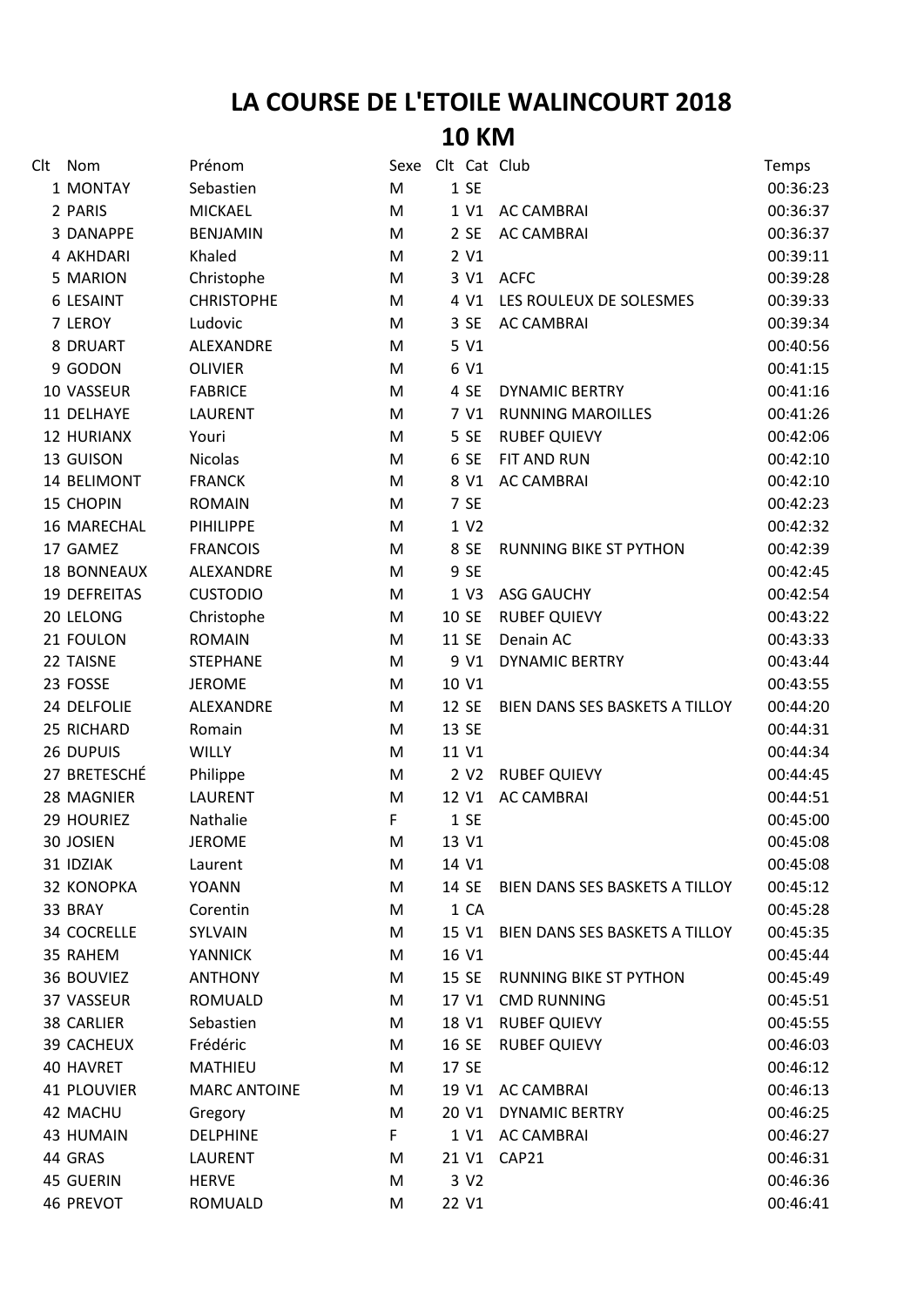| 47 DEFRENNE           | Ronan                  | M  | 18 SE             |                                | 00:46:57 |
|-----------------------|------------------------|----|-------------------|--------------------------------|----------|
| <b>48 BOULAND</b>     | <b>HERVE</b>           | M  | 19 SE             | <b>ACB BAPAUME</b>             | 00:47:07 |
| 49 STELLA             | SAMUEL                 | M  | 23 V1             | <b>KATAPULT RUNNING</b>        | 00:47:15 |
| 50 HOCQUET            | <b>STEPHANE</b>        | M  | 24 V1             | <b>DYNAMIC BERTRY</b>          | 00:47:21 |
| 51 JAUMONT            | PASCAL                 | M  | 20 SE             | DANS LES YEUX D'HUGO           | 00:47:27 |
| 52 LARDIER            | Florent                | M  | 21 SE             |                                | 00:47:31 |
| 53 DESSEINT           | <b>DAVID</b>           | M  | 22 SE             | <b>CMD RUNNING</b>             | 00:47:34 |
| 54 JUMEAUX            | Stéphane               | M  | 25 V1             | <b>RUNNING BIKE ST PYTHON</b>  | 00:47:42 |
| 55 BOULAND            | SEBASTIEN              | M  | 23 SE             | <b>ACB BAPAUME</b>             | 00:48:00 |
| 56 HONORE             | Dylan                  | M  | 24 SE             |                                | 00:48:05 |
| 57 LONGUEBRAY         | <b>GREGORY</b>         | M  | 25 SE             | FIT AND RUN                    | 00:48:20 |
| 58 DE RIDDER          | Sebastien              | M  | 26 SE             |                                | 00:48:34 |
| 59 GUMEZ              | <b>VINCENT</b>         | M  | 27 SE             | <b>DYNAMIC BERTRY</b>          | 00:48:40 |
| 60 MICHEL             | <b>JEROME</b>          | M  | 28 SE             | RUNNING CLUB NEUVILLOIS        | 00:48:49 |
| 61 DOUCHET            | <b>ROMUALD</b>         | M  | 26 V1             | BIEN DANS SES BASKETS A TILLOY | 00:48:49 |
| 62 MARTINEZ           | RAYMOND                | M  | 2 <sub>V</sub> 3  | <b>CE MASNIERES</b>            | 00:49:03 |
| 63 LISIECKI           | <b>FREDERIC</b>        | M  | 27 V1             |                                | 00:49:04 |
| 64 LEFEBVRE           | <b>ELISABETH</b>       | F  | 2 V1              | RUNNING CLUB NEUVILLOIS        | 00:49:07 |
| 65 RIGAUD             | Magali                 | F  | 2 SE              | <b>CA FRESNOY</b>              | 00:49:29 |
| <b>66 COUSTENOBLE</b> | <b>LAURENT</b>         | M  | 28 V1             | <b>UCA</b>                     | 00:49:33 |
| <b>67 DECLERCK</b>    | <b>JEAN PIERRE</b>     | M  | 4 V2              |                                | 00:49:37 |
| <b>68 CANDAELE</b>    | Marc                   | M  | 5 V2              |                                | 00:49:40 |
| 69 SANTIER            | <b>JEAN MARIE</b>      | M  | 29 V1             | LES ROULEUX DE SOLESMES        | 00:49:41 |
| 70 SOLAUX             | <b>ERIC</b>            | M  | 6 V <sub>2</sub>  | RTT4C                          | 00:49:46 |
| <b>71 ROI</b>         | <b>VINCENT</b>         | M  | 7 V <sub>2</sub>  | <b>ENAA GAUCHY</b>             | 00:49:49 |
| 72 LESENNE            | Yannick                | M  | 30 V1             |                                | 00:49:52 |
| 73 RICQUE             | Francois               | M  | 29 SE             |                                | 00:50:00 |
| 74 MAGNIEZ            | <b>FREDERIC</b>        | M  | 31 V1             |                                | 00:50:06 |
| <b>75 ZOIA</b>        | <b>BAPTISTE</b>        | M  | 30 SE             | <b>DYNAMIC BERTRY</b>          | 00:50:07 |
| 76 JETTE              | <b>JULIEN</b>          | M  | 31 SE             | FIT AND RUN                    | 00:50:08 |
| 77 LEDO               | <b>ROMAIN</b>          | M  | 32 SE             | <b>RUNNING SOS 24</b>          | 00:50:10 |
| <b>78 MERIAUX</b>     | Emilie                 | F  | 3 SE              |                                | 00:50:11 |
| 79 MAERTENS           | <b>CATHY</b>           | F  | 3 V1              | <b>CA FRESNOY</b>              | 00:50:13 |
| 80 MATHIEU            | Eric                   | M  | 8 V <sub>2</sub>  | CE alstom                      | 00:50:16 |
| 81 MERIAUX            | Michel                 | M  | 33 SE             |                                | 00:50:20 |
| 82 LERICHE            | Zoé                    | F. | 4 SE              |                                | 00:50:21 |
| 83 DELCROIX           | <b>DOMINIQUE</b>       | M  | 32 V1             | BIEN DANS SES BASKETS A TILLOY | 00:50:23 |
| 84 LOQUET             | Jean Claude            | M  | 9 V <sub>2</sub>  |                                | 00:50:24 |
| 85 JETTE              | <b>EMMANUEL</b>        | M  | 33 V1             | FIT AND RUN                    | 00:50:31 |
| 86 LEFEBVRE           | <b>Guy St Quentin</b>  | M  | 3 V3              |                                | 00:50:35 |
| 87 LACOMBLEZ          | <b>YOANN</b>           | M  | 34 SE             | RUNNING BIKE ST PYTHON         | 00:50:48 |
| 88 BUSIN              | <b>JONATHAN</b>        | M  | 35 SE             | BIEN DANS SES BASKETS A TILLOY | 00:50:54 |
| 89 DELATTRE           | <b>JOHANN</b>          | M  | 36 SE             | <b>RUBEF QUIEVY</b>            | 00:50:57 |
| 90 FLAMENT            | <b>DOMINIQUE</b>       | M  | 10 V <sub>2</sub> |                                | 00:50:59 |
| 91 VERREMAN           | <b>PIERRE</b>          | M  | 4 V3              | <b>CE MASNIERES</b>            | 00:51:04 |
| 92 PLEWKA             | Sabine                 | F  | 4 V1              |                                | 00:51:26 |
| 93 KWIATKOWSKI        | SYLVAIN                | M  | 34 V1             | <b>BOUSIES</b>                 | 00:51:29 |
| 94 WITAS              | <b>PHILIPPE</b>        | M  | 35 V1             | <b>RUNNING BIKE ST PYTHON</b>  | 00:51:30 |
| 95 CASTRO             | <b>ISABELLE</b>        | F  | 5 SE              |                                | 00:51:33 |
| 96 GUYOT              | <b>JEAN CHRISTOPHE</b> | M  | 37 SE             |                                | 00:51:43 |
|                       |                        |    |                   |                                |          |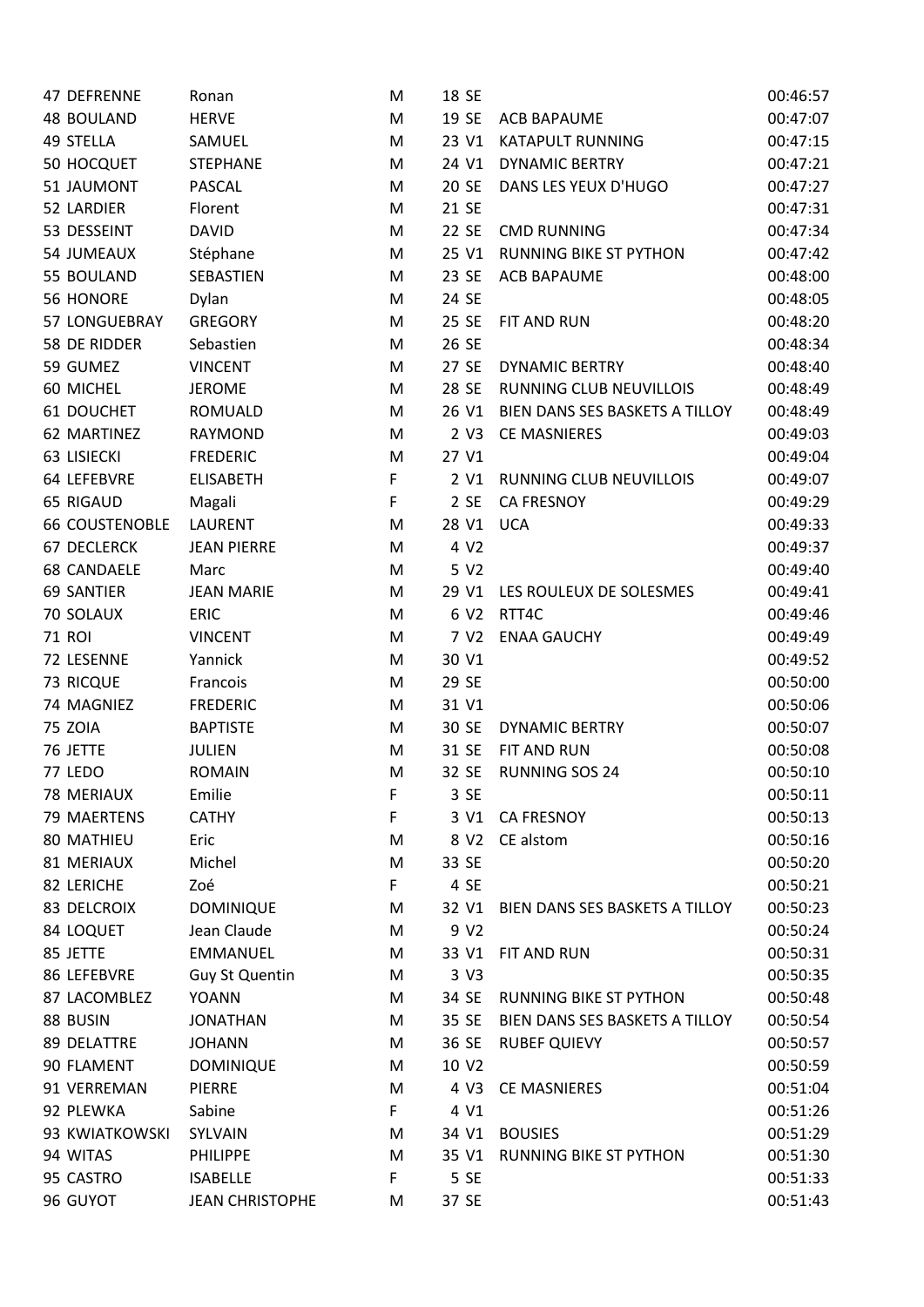| 97 DUPIRE       | <b>LOIC</b>         | M |       | 36 V1 RUNNING SOS 24           | 00:51:46 |
|-----------------|---------------------|---|-------|--------------------------------|----------|
| 98 VAN LANCKER  | <b>JEAN PATRICK</b> | M | 38 SE |                                | 00:51:47 |
| 99 PAYAN        | <b>VIRGINIE</b>     | F | 6 SE  |                                | 00:51:52 |
| 100 DEHON       | <b>GREGORY</b>      | M | 39 SE | BIEN DANS SES BASKETS A TILLOY | 00:51:56 |
| 101 MARCOTTE    | Emilie              | F | 7 SE  | RTT4C                          | 00:52:03 |
| 102 MOREAU      | Charles             | M | 2 CA  | Quievy                         | 00:52:04 |
| 103 MOREAU      | ARNAUD              | M | 37 V1 | <b>UCA</b>                     | 00:52:05 |
| 104 DUBUIS      | <b>ROBERT</b>       | M | 11 V2 |                                | 00:52:17 |
| 105 GILLIARD    | Gérard              | M | 5 V3  |                                | 00:52:47 |
| <b>106 REUX</b> | <b>FRANCOIS</b>     | M | 40 SE | BIEN DANS SES BASKETS A TILLOY | 00:52:49 |
| 107 DELATTRE    | Ludovic             | M | 41 SE | <b>RUNNING BIKE ST PYTHON</b>  | 00:52:54 |
| <b>108 REUX</b> | <b>NICOLAS</b>      | M | 42 SE |                                | 00:52:57 |
| 109 VIENNE      | <b>CLAUDINE</b>     | F | 5 V1  | <b>DYNAMIC BERTRY</b>          | 00:52:57 |
| 110 ARPIN       | Ambre               | F | 8 SE  |                                | 00:53:14 |
| 111 BUSIN       | <b>THOMAS</b>       | M | 43 SE | RUNNING NEUVILLE ST REMY       | 00:53:15 |
| 112 GRANDE      | <b>MICKAEL</b>      | M | 38 V1 |                                | 00:53:17 |
| 113 DELLOUE     | Laurene             | F | 9 SE  |                                | 00:53:33 |
| 114 COUTANT     | Gervais             | M | 39 V1 | <b>RUBEF QUIEVY</b>            | 00:53:47 |
| 115 FRONVAL     | <b>XAVIER</b>       | M | 40 V1 |                                | 00:53:51 |
| 116 BATAILLE    | <b>EMILIE</b>       | F | 10 SE | BIEN DANS SES BASKETS A TILLOY | 00:53:52 |
| 117 GRAUX       | <b>THIERRY</b>      | M | 41 V1 |                                | 00:53:56 |
| 118 GELLF       | <b>TONY</b>         | M | 44 SE | <b>RUNNING CLUB NEUVILLOIS</b> | 00:54:02 |
| 119 PADE        | PASCAL              | M | 12 V2 |                                | 00:54:03 |
| 120 HENNION     | <b>ACHILLE</b>      | M | 45 SE | LES ROULEUX DE SOLESMES        | 00:54:11 |
| 121 MERIAUX     | ADELAIDE            | F | 11 SE | LES ROULEUX DE SOLESMES        | 00:54:11 |
| 122 BOUCHART    | Jérome              | M | 42 V1 |                                | 00:54:11 |
| 123 HERLIN      | <b>DELPHINE</b>     | F | 12 SE |                                | 00:54:13 |
| 124 CHIMOT      | Aurelien            | M | 46 SE |                                | 00:54:16 |
| 125 BISBROUCK   | Antoine             | M | 47 SE |                                | 00:54:33 |
| 126 BRODA       | Bernard             | M | 6 V3  |                                | 00:54:52 |
| 127 HERBIN      | <b>PATRICE</b>      | M | 13 V2 | <b>RUBEF QUIEVY</b>            | 00:54:52 |
| 128 HERBIN      | <b>JEROME</b>       | M |       | 43 V1 RUBEF QUIEVY             | 00:54:58 |
| 129 BASQUIN     | <b>JEAN MARC</b>    | M | 14 V2 | <b>RUNNING CLUB NEUVILLOIS</b> | 00:55:13 |
| 130 FONTAINE    | <b>THIERRY</b>      | M | 15 V2 |                                | 00:55:23 |
| 131 NISON       | <b>CORENTIN</b>     | M | 3 CA  | <b>RUNNING BIKE ST PYTHON</b>  | 00:55:33 |
| 132 BERNIER     | <b>AUDREY</b>       | F | 13 SE | <b>RUBEF QUIEVY</b>            | 00:55:37 |
| 133 SCHEPP      | <b>LUCIE</b>        | F | 14 SE |                                | 00:55:41 |
| 134 DECAMPS     | <b>DAVID</b>        | M | 44 V1 | <b>ACPI ST QUENTIN</b>         | 00:55:44 |
| 135 HERBIN      | <b>JACQUES</b>      | M | 45 V1 | <b>RUBEF QUIEVY</b>            | 00:55:49 |
| 136 BOULANGER   | Grégory             | M | 46 V1 |                                | 00:55:53 |
| 137 DUQUESNE    | Ludovic             | M | 47 V1 |                                | 00:56:14 |
| 138 GOMBART     | <b>OLIVIER</b>      | M | 16 V2 | <b>UCA</b>                     | 00:56:14 |
| 139 PONCHANT    | Christelle          | F | 6 V1  |                                | 00:56:23 |
| 140 HERBAIN     | <b>BENJAMIN</b>     | M | 48 SE | BIEN DANS SES BASKETS A TILLOY | 00:56:30 |
| 141 DUPONT      | Adélaide            | F | 15 SE |                                | 00:56:57 |
| 142 CORNELIS    | <b>DAVE</b>         | M | 48 V1 |                                | 00:57:20 |
| 143 DAVOIN      | Pierre              | M | 49 SE |                                | 00:57:45 |
| 144 BLAIRON     | SEBASTIEN           | M | 50 SE | <b>RUBEF QUIEVY</b>            | 00:57:56 |
| 145 GRUCA       | Jean Paul           | M | 49 V1 |                                | 00:58:17 |
| 146 LECOMTE     | Dany                | M | 50 V1 | <b>RUBEF QUIEVY</b>            | 00:58:21 |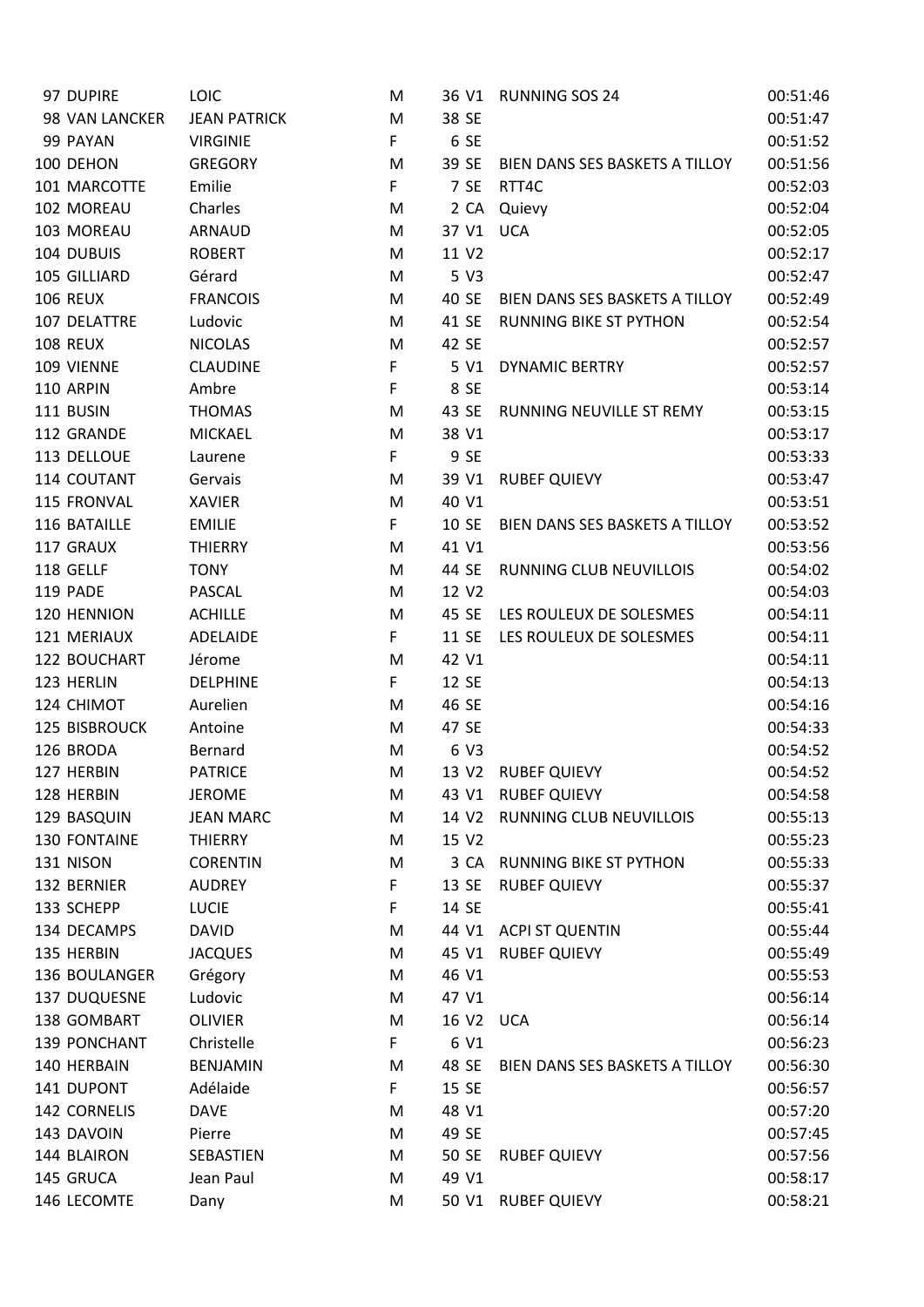| 147 DUMONT     | <b>YANNICK</b>           | M | 51 SE             | DANS LES YEUX D'HUGO          | 00:58:21 |
|----------------|--------------------------|---|-------------------|-------------------------------|----------|
| 148 JOLY       | Paul                     | M | 52 SE             | <b>RUBEF QUIEVY</b>           | 00:58:40 |
| 149 DUPUIS     | Christophe               | M | 53 SE             |                               | 00:58:52 |
| 150 BOUTEMY    | Alain                    | M | 51 V1             |                               | 00:58:52 |
| 151 LAMOURET   | <b>THIERRY</b>           | M | 17 V2             | <b>UCA</b>                    | 00:58:53 |
| 152 MARCALO    | Daniel                   | M | 54 SE             |                               | 00:59:50 |
| 153 REMOND     | <b>THIERRY</b>           | M | 18 V2             |                               | 00:59:57 |
| 154 DEUDON     | <b>CHRISTOPHE</b>        | M | 52 V1             | <b>RUNNING BIKE ST PYTHON</b> | 01:00:01 |
| 155 DUBUIS     | <b>BERNADETTE</b>        | F | 1 V <sub>2</sub>  | <b>UCA</b>                    | 01:00:04 |
| 156 BEFVE      | Simon                    | M | 55 SE             |                               | 01:00:40 |
| 157 GRUCA      | Marie                    | F | 16 SE             |                               | 01:00:50 |
| 158 COUSIN     | Laura                    | F | 17 SE             |                               | 01:00:51 |
| 159 INCONNU    | Inconnu                  | M | 56 SE             |                               | 01:01:03 |
| <b>160 KIK</b> | <b>CHRISTOPHE</b>        | M | 19 V <sub>2</sub> | LES ROULEUX DE SOLESMES       | 01:01:12 |
| 161 POULAIN    | <b>LAURENCE</b>          | F | 7 V1              | LES ROULEUX DE SOLESMES       | 01:01:37 |
| 162 PAYEN      | <b>MELANIE</b>           | F | 18 SE             |                               | 01:01:43 |
| 163 MERRHEIM   | Vincent                  | M | 20 V2             |                               | 01:01:53 |
| 164 DENYS      | <b>ISABELLE</b>          | F | 2 V <sub>2</sub>  |                               | 01:02:35 |
| 165 COET       | CASSANDRE                | F | 19 SE             |                               | 01:02:37 |
| <b>166 BON</b> | Sabrina                  | F | 3 V2              |                               | 01:02:39 |
| 167 DENHEZ     | Alexandre                | M | 57 SE             |                               | 01:02:58 |
| 168 HERBIN     | SONIA                    | F | 8 V1              | <b>RUBEF QUIEVY</b>           | 01:03:18 |
| 169 WARTELLE   | <b>KARINE</b>            | F | 9 V1              | <b>DYNAMIC BERTRY</b>         | 01:04:01 |
| 170 BONNARD    | <b>CATHERINE</b>         | F | 10 V1             | RUNNING CLUB NEUVILLOIS       | 01:04:06 |
| 171 VALLEZ     | <b>MONIQUE</b>           | F | 1 V3              | <b>UCA</b>                    | 01:04:12 |
| 172 DELATTRE   | <b>DANIEL</b>            | M | 21 V2             |                               | 01:04:18 |
| 173 DELANNOY   | Christine                | F | 11 V1             |                               | 01:04:36 |
| 174 JAUMONT    | <b>CECILE</b>            | F | 20 SE             | DANS LES YEUX D HUGO          | 01:04:36 |
| 175 LAIGLE     | <b>STEPHANIE</b>         | F | 12 V1             | <b>RUNNING BIKE ST PYTHON</b> | 01:04:37 |
| 176 LEBON      | SABRINA                  | F | 21 SE             | <b>UCA</b>                    | 01:04:40 |
| 177 GRIERE     | <b>JEROME</b>            | M | 53 V1             | RUNNING BIKE ST PYTHON        | 01:04:59 |
| 178 BOULOGNE   | Marie                    | F | 22 SE             |                               | 01:05:14 |
| 179 BLONDIAUX  | Sébastien Certif Médical | M | 58 SE             |                               | 01:05:28 |
| 180 SOYEZ      | Jeremie                  | M | 59 SE             |                               | 01:06:06 |
| 181 DUBOIS     | <b>JULIE</b>             | F | 23 SE             | DANS LES YEUX D HUGO          | 01:06:06 |
| 182 BERNARD    | <b>FRANCIS</b>           | M | 54 V1             | DANS LES YEUX D'HUGO          | 01:06:06 |
| 183 DUBOIS     | <b>MICKAEL</b>           | M | 55 V1             | DANS LES YEUX D'HUGO          | 01:06:06 |
| 184 MANET      | <b>JEAN CHRISTOPHE</b>   | M | 56 V1             | DANS LES YEUX D'HUGO          | 01:06:06 |
| 185 MERESSE    | <b>EMMANUEL</b>          | M | 22 V <sub>2</sub> | DANS LES YEUX D'HUGO          | 01:06:06 |
| 186 VERMAND    | <b>JEROME</b>            | M | 57 V1             | DANS LES YEUX D'HUGO          | 01:06:06 |
| 187 VERHAEGHE  | Julien                   | M | 60 SE             | DANS LES YEUX D HUGO          | 01:07:02 |
| 188 GERNEZ     | Johanne                  | F | 13 V1             |                               | 01:08:51 |
| 189 SCHEPP     | OLIVIER                  | M | 61 SE             |                               | 01:08:51 |
| 190 FAUCOMPREZ | Sabrina                  | F | 24 SE             |                               | 01:10:53 |
| 191 DELATTRE   | <b>CAROLE</b>            | F | 4 V <sub>2</sub>  |                               | 01:11:46 |
| 192 DUCHEMIN   | Emma                     | F | 1 CA              | <b>RUBEF QUIEVY</b>           | 01:12:58 |
| 193 TAINE      | <b>ALINE</b>             | F | 14 V1             | <b>DYNAMIC BERTRY</b>         | 01:13:29 |
| 194 LEFEBVRE   | <b>GUY</b>               | M | 7 V3              | <b>DYNAMIC BERTRY</b>         | 01:13:30 |
| 195 GHESTIN    | Cecile                   | F | 25 SE             |                               | 01:14:44 |
| 196 ROBERT     | <b>VERONIQUE</b>         | F | 5 V2 UCA          |                               | 01:15:28 |
|                |                          |   |                   |                               |          |